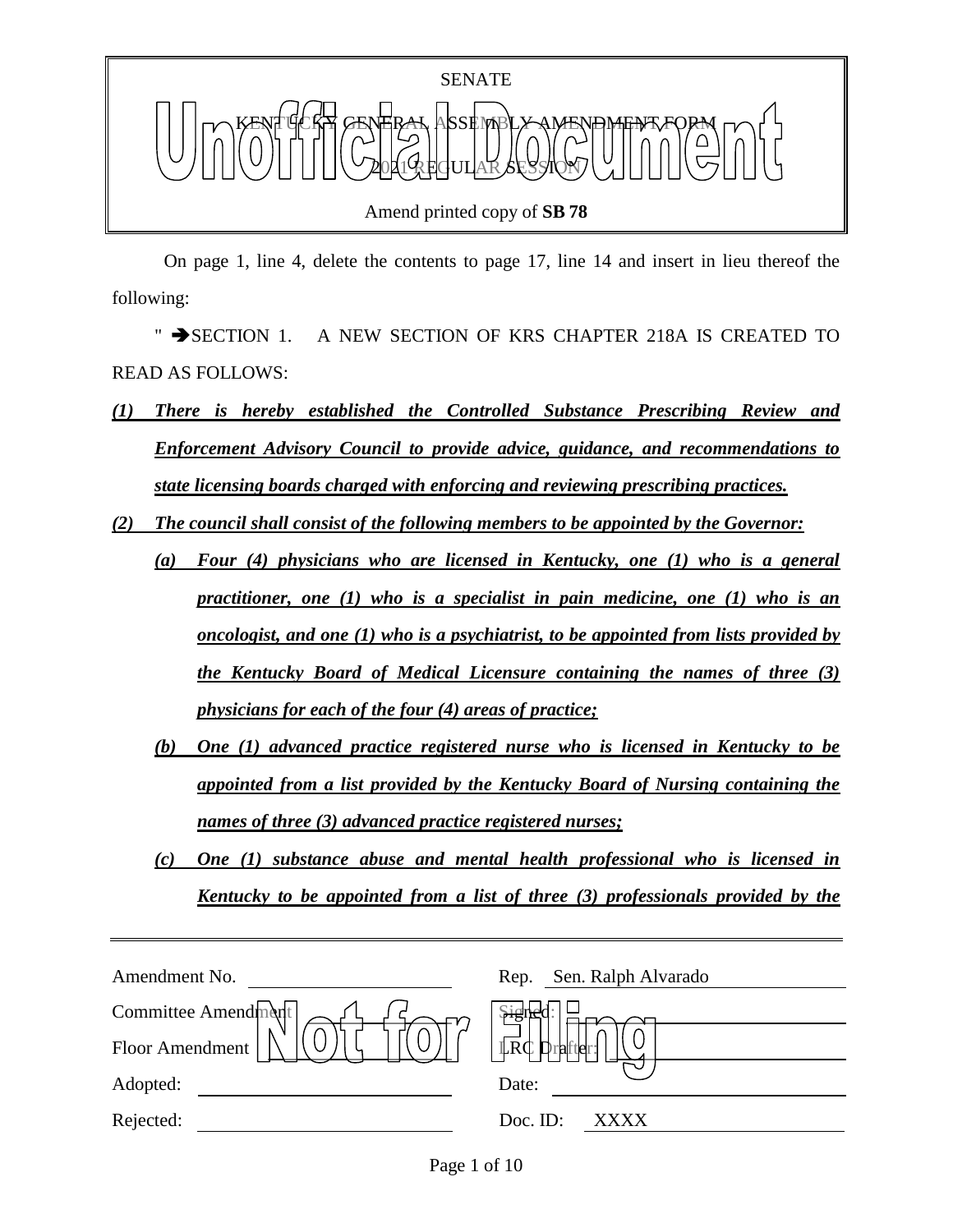

*Cabinet for Health and Family Services;*

- *(d) One (1) community mental health center representative to be appointed from a list of three (3) individuals provided by the Cabinet for Health and Family Services;*
- *(e) Three (3) pharmacists who are licensed in Kentucky, each of whom shall be appointed from one (1) of three (3) separate lists provided by the Kentucky Board of Pharmacy containing the names of three (3) pharmacists from each the following general geographic areas in Kentucky:*
	- *1. The area west of Interstate 65;*
	- *2. The area east of Interstate 75; and*
	- *3. The area between Interstates 65 and 75; and*
- *(f) One (1) dentist who is licensed in Kentucky to be appointed from a list of three (3) dentists provided by the Kentucky Board of Dentistry.*

*The lists of recommendations for appointment to the council shall be delivered to the Governor no later than August 1, 2021.*

- *(3) Initial appointments to the council shall be for staggered terms, and thereafter members shall serve four (4) year terms. The Governor also shall appoint one (1) member to serve as chair and one (1) member to serve as vice chair.*
- *(4) The duties of the council shall include but not be limited to:*
	- *(a) Providing advice, guidance, and recommendations to assist state licensing boards in expanding their enforcement activities of identifying and eliminating drug abuse, misuse, diversion, and illegal prescription and sale of prescription drugs by their respective licensees; and*
	- *(b) Developing guidelines for utilizing the electronic system for monitoring Schedules II, III, IV, and V controlled substances established under KRS 218A.202 to identify potential problem areas and proactively generate information useful to the*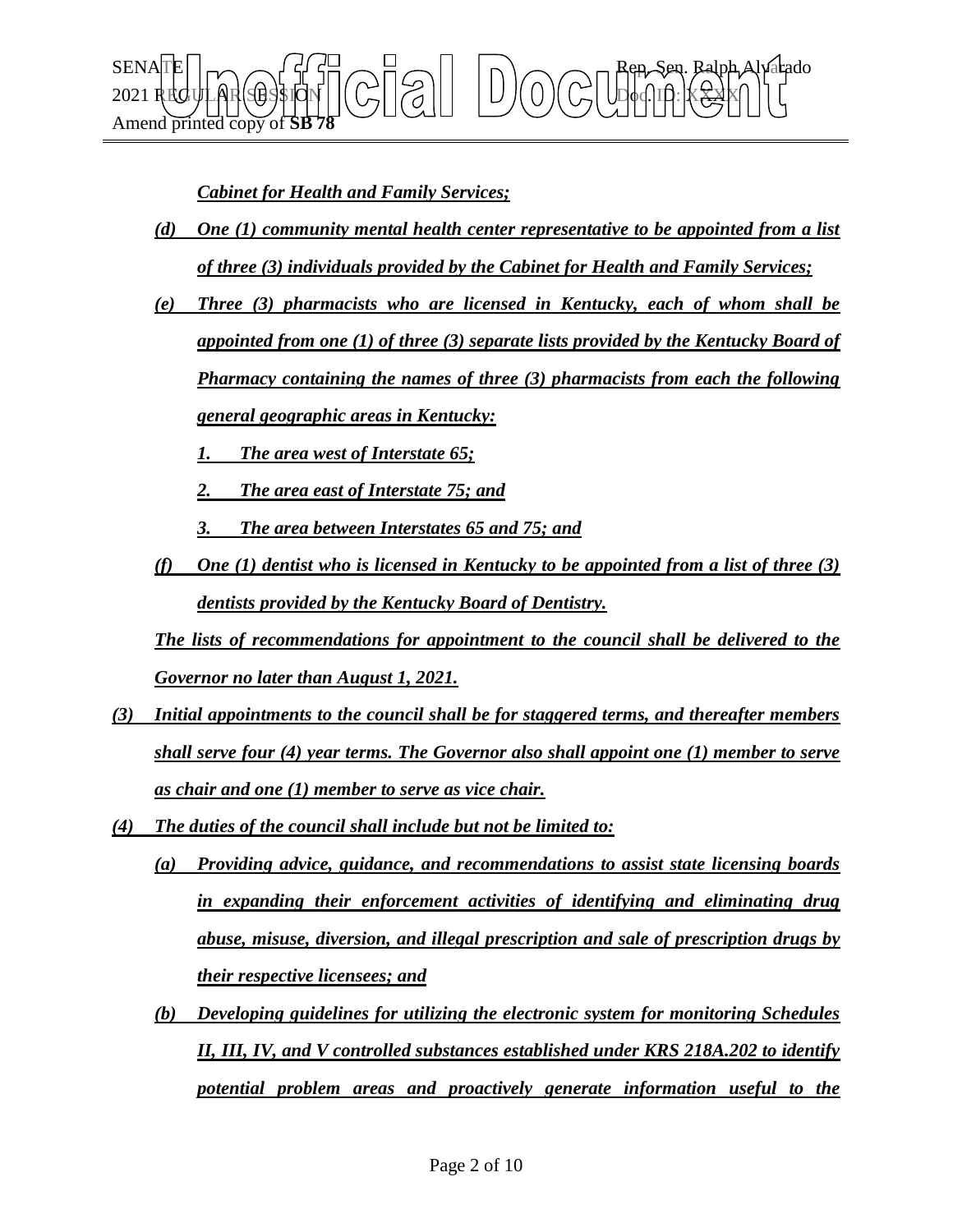$\text{SENA}$ TE  $\vert \vert_{\text{TO}}$  and  $\tau'$   $\sim$   $\vert \tau' \vert$  and  $\sim$   $\vert \tau \vert$  and  $\vert \tau \vert$  and  $\sim$   $\sim$   $\tau$  Rep. Seq. Ralph Alvarado 2021 REGULAR SESSION Doc. ID: XXXX Amend printed copy

*particular prescriber and dispenser licensing boards.*

- *(5) The council shall work in cooperation with the affected professional licensing boards of practitioners and pharmacists, law enforcement, substance abuse and mental health treatment professionals, and other stakeholders.*
- *(6) The council shall meet at regular intervals, and no less than quarterly for the first year of its existence, and at the call of the chair.*
- *(7) Support staff, facilities, and resources for the meetings of the council shall be provided as directed by the secretary of the Cabinet for Health and Family Services.*
- *(8) Members of the council shall serve at the pleasure of the Governor and without compensation, but shall be reimbursed for actual expenses incurred in the connection with the discharge of their official duties.*
- *(9) All cabinet, departments, commissions, boards, agencies, and officers of the state, or any political subdivision thereof, are hereby authorized and directed to cooperate with the council in implementing this section.*
- *(10) The council shall provide an annual report to the Governor and the Legislative Research Commission by December 1, 2021, and by December 1 of each year thereafter.*

Section 2. KRS 218A.205 is amended to read as follows:

- (1) As used in this section:
	- (a) "Reporting agency" includes:
		- 1. The Department of Kentucky State Police;
		- 2. The Office of the Attorney General;
		- 3. The Cabinet for Health and Family Services; and
		- 4. The applicable state licensing board; and
	- (b) "State licensing board" means:
		- 1. The Kentucky Board of Medical Licensure;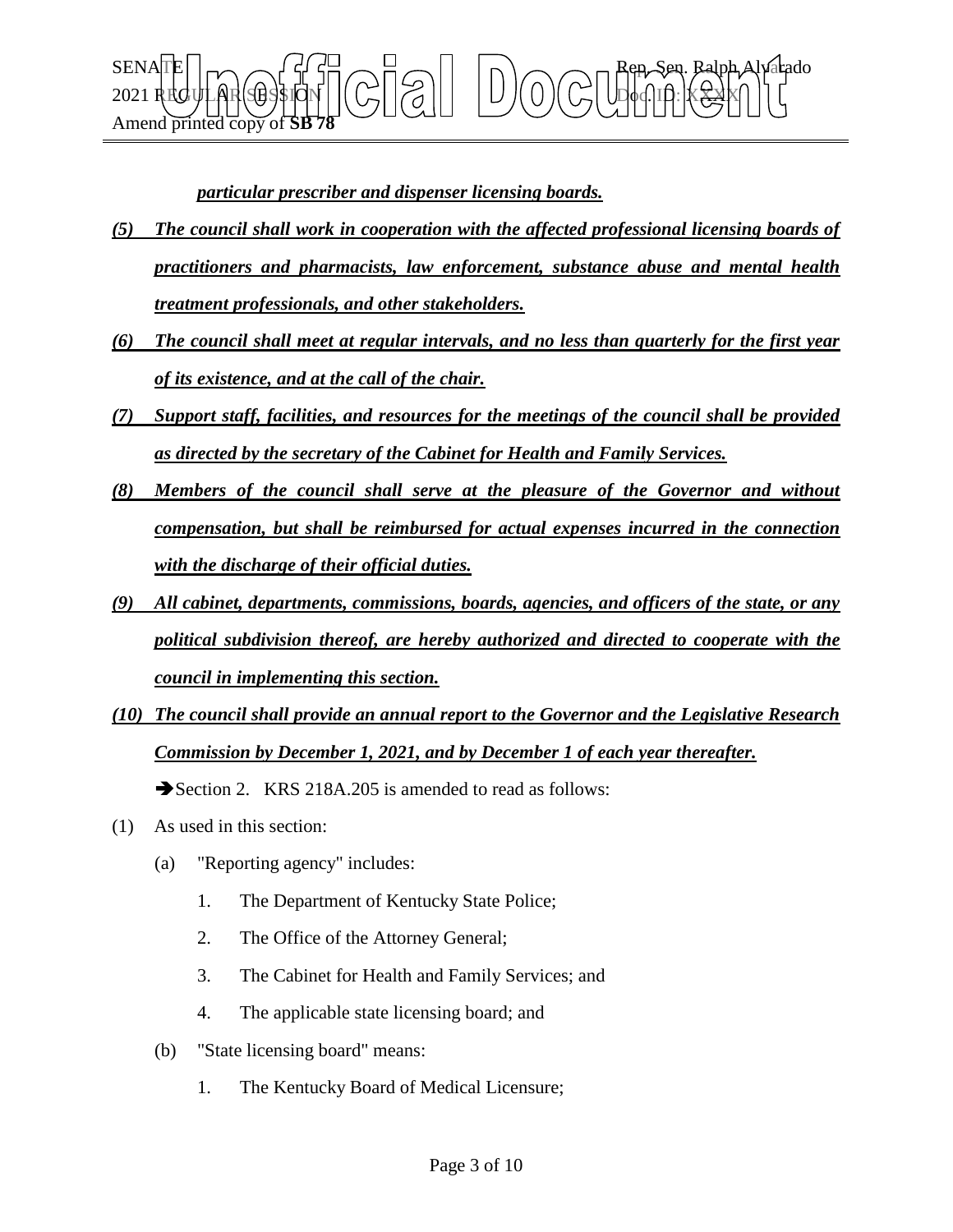

- 2. The Kentucky Board of Nursing;
- 3. The Kentucky Board of Dentistry;
- 4. The Kentucky Board of Optometric Examiners;
- 5. The State Board of Podiatry; and
- 6. Any other board that licenses or regulates a person who is entitled to prescribe or dispense controlled substances to humans.
- (2) (a) When a reporting agency or a law enforcement agency receives a report of improper, inappropriate, or illegal prescribing or dispensing of a controlled substance it may, to the extent otherwise allowed by law, send a copy of the report within three (3) business days to every other reporting agency.
	- (b) A county attorney or Commonwealth's attorney shall notify the Office of the Attorney General and the appropriate state licensing board within three (3) business days of an indictment or a waiver of indictment becoming public in his or her jurisdiction charging a licensed person with a felony offense relating to the manufacture of, trafficking in, prescribing, dispensing, or possession of a controlled substance.
- (3) Each state licensing board shall, in consultation with the Kentucky Office of Drug Control Policy, establish the following by administrative regulation for those licensees authorized to prescribe or dispense controlled substances:
	- (a) Mandatory prescribing and dispensing standards related to controlled substances, the requirements of which shall include the diagnostic, treatment, review, and other protocols and standards established for Schedule II controlled substances and Schedule III controlled substances containing hydrocodone under KRS 218A.172 and which may include the exemptions authorized by KRS 218A.172(4);
	- (b) In accord with the CDC Guideline for Prescribing Opioids for Chronic Pain published in 2016, a prohibition on a practitioner issuing a prescription for a Schedule II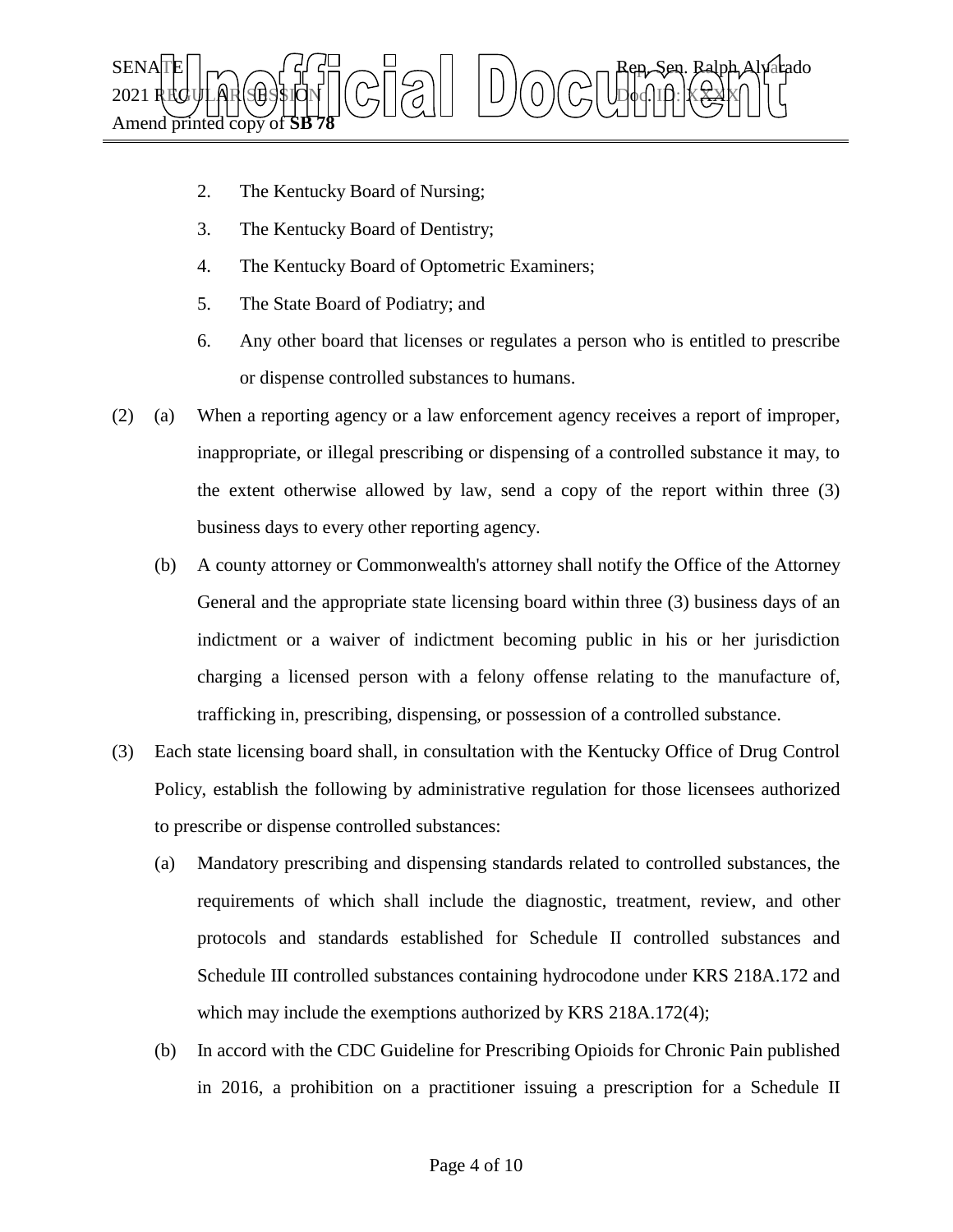

controlled substance for more than a three (3) day supply of a Schedule II controlled substance if the prescription is intended to treat pain as an acute medical condition, with the following exceptions:

- 1. The practitioner, in his or her professional judgment, believes that more than a three (3) day supply of a Schedule II controlled substance is medically necessary to treat the patient's pain as an acute medical condition and the practitioner adequately documents the acute medical condition and lack of alternative treatment options which justifies deviation from the three (3) day supply limit established in this subsection in the patient's medical records;
- 2. The prescription for a Schedule II controlled substance is prescribed to treat chronic pain;
- 3. The prescription for a Schedule II controlled substance is prescribed to treat pain associated with a valid cancer diagnosis;
- 4. The prescription for a Schedule II controlled substance is prescribed to treat pain while the patient is receiving hospice or end-of-life treatment or is receiving care from a certified community based palliative care program;
- 5. The prescription for a Schedule II controlled substance is prescribed as part of a narcotic treatment program licensed by the Cabinet for Health and Family Services;
- 6. The prescription for a Schedule II controlled substance is prescribed to treat pain following a major surgery or the treatment of significant trauma, as defined by the state licensing board in consultation with the Kentucky Office of Drug Control Policy;
- 7. The Schedule II controlled substance is dispensed or administered directly to an ultimate user in an inpatient setting; or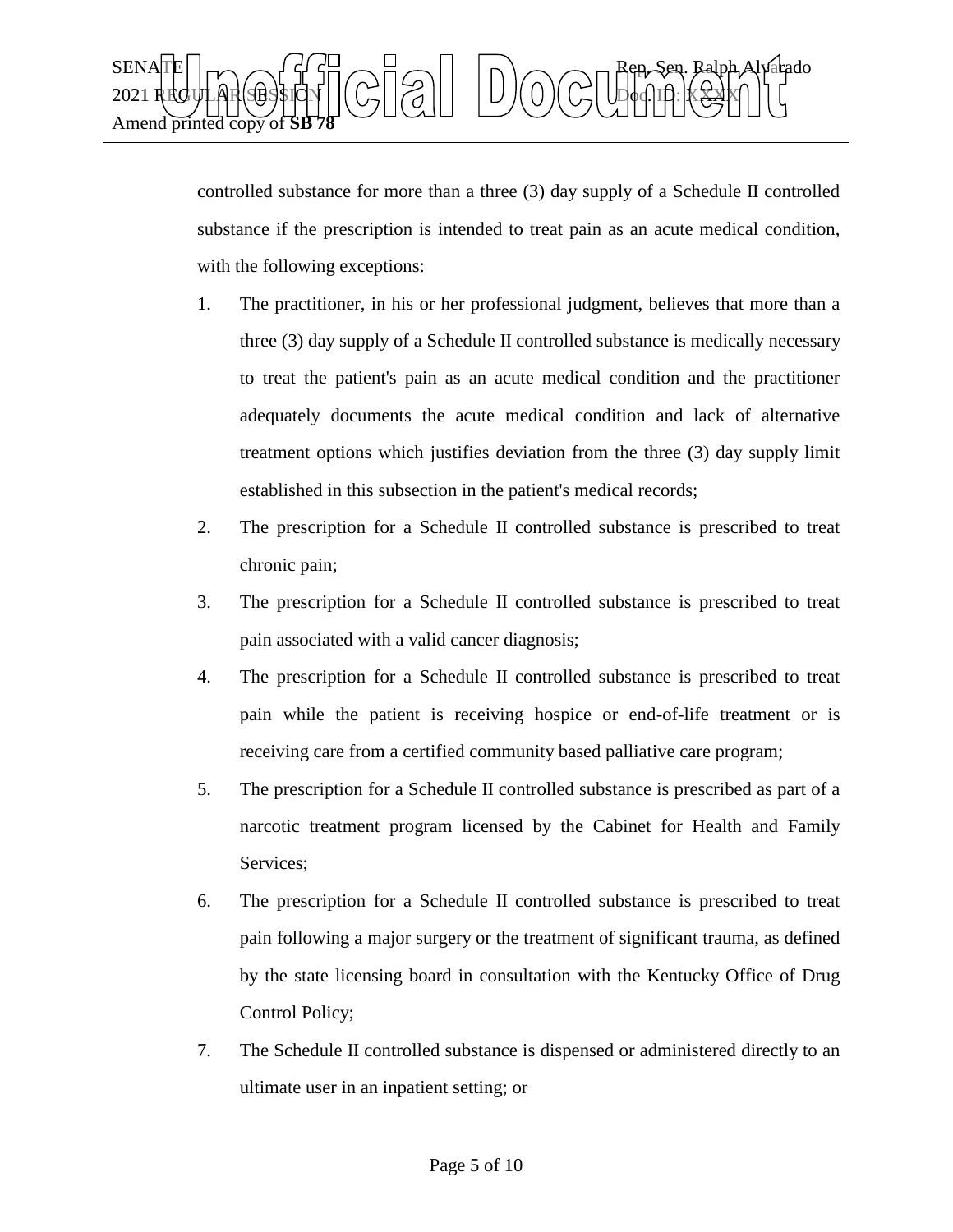

8. Any additional treatment scenario deemed medically necessary by the state licensing board in consultation with the Kentucky Office of Drug Control Policy.

Nothing in this paragraph shall authorize a state licensing board to promulgate regulations which expand any practitioner's prescriptive authority beyond that which existed prior to June 29, 2017;

- (c) A prohibition on a practitioner dispensing greater than a forty-eight (48) hour supply of any Schedule II controlled substance or a Schedule III controlled substance containing hydrocodone unless the dispensing is done as part of a narcotic treatment program licensed by the Cabinet for Health and Family Services;
- (d) A procedure for temporarily suspending, limiting, or restricting a license held by a named licensee where a substantial likelihood exists to believe that the continued unrestricted practice by the named licensee would constitute a danger to the health, welfare, or safety of the licensee's patients or of the general public;
- (e) A procedure for the expedited review of complaints filed against their licensees pertaining to the improper, inappropriate, or illegal prescribing or dispensing of controlled substances that is designed to commence an investigation within seven (7) days of a complaint being filed and produce a charging decision by the board on the complaint within one hundred twenty (120) days of the receipt of the complaint, unless an extension for a definite period of time is requested by a law enforcement agency due to an ongoing criminal investigation;
- (f) The establishment and enforcement of licensure standards that conform to the following:
	- 1. A permanent ban on licensees and applicants convicted after July 20, 2012, in this state or any other state of any felony offense relating to controlled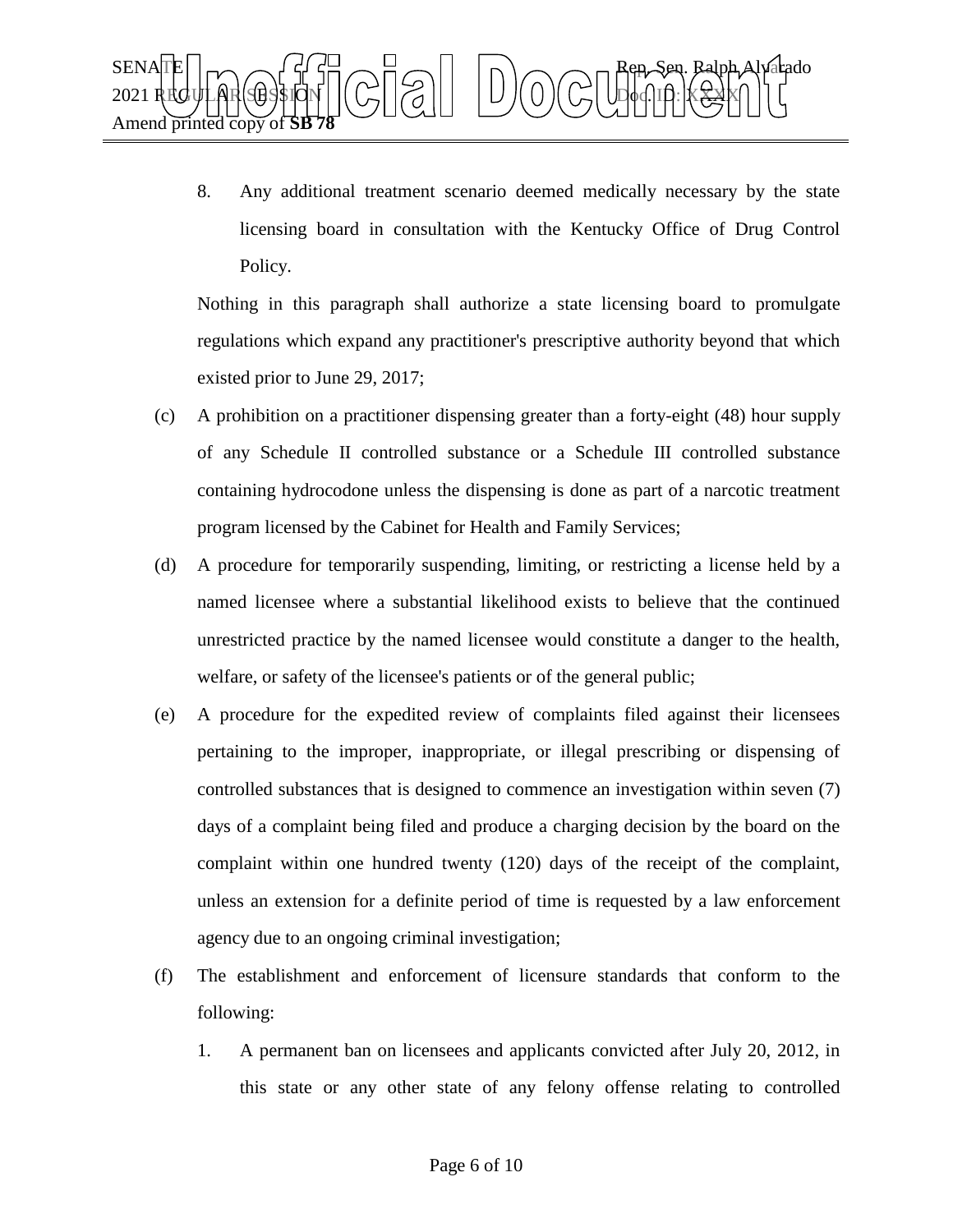

substances from prescribing or dispensing a controlled substance;

- 2. Restrictions short of a permanent ban on licensees and applicants convicted in this state or any other state of any misdemeanor offense relating to prescribing or dispensing a controlled substance;
- 3. Restrictions mirroring in time and scope any disciplinary limitation placed on a licensee or applicant by a licensing board of another state if the disciplinary action results from improper, inappropriate, or illegal prescribing or dispensing of controlled substances; and
- 4. A requirement that licensees and applicants report to the board any conviction or disciplinary action covered by this subsection with appropriate sanctions for any failure to make this required report;
- (g) A procedure for the continuous submission of all disciplinary and other reportable information to the National Practitioner Data Bank of the United States Department of Health and Human Services;
- (h) If not otherwise required by other law, a process for submitting a query on each applicant for licensure to the National Practitioner Data Bank of the United States Department of Health and Human Services to retrieve any relevant data on the applicant; and
- (i) Continuing education requirements beginning with the first full educational year occurring after July 1, 2012, that specify that at least seven and one-half percent (7.5%) of the continuing education required of the licensed practitioner relate to the use of the electronic monitoring system established in KRS 218A.202, pain management, or addiction disorders.
- (4) For the purposes of pharmacy dispensing, the medical necessity for a Schedule II controlled substance as documented by the practitioner in the patient's medical record and the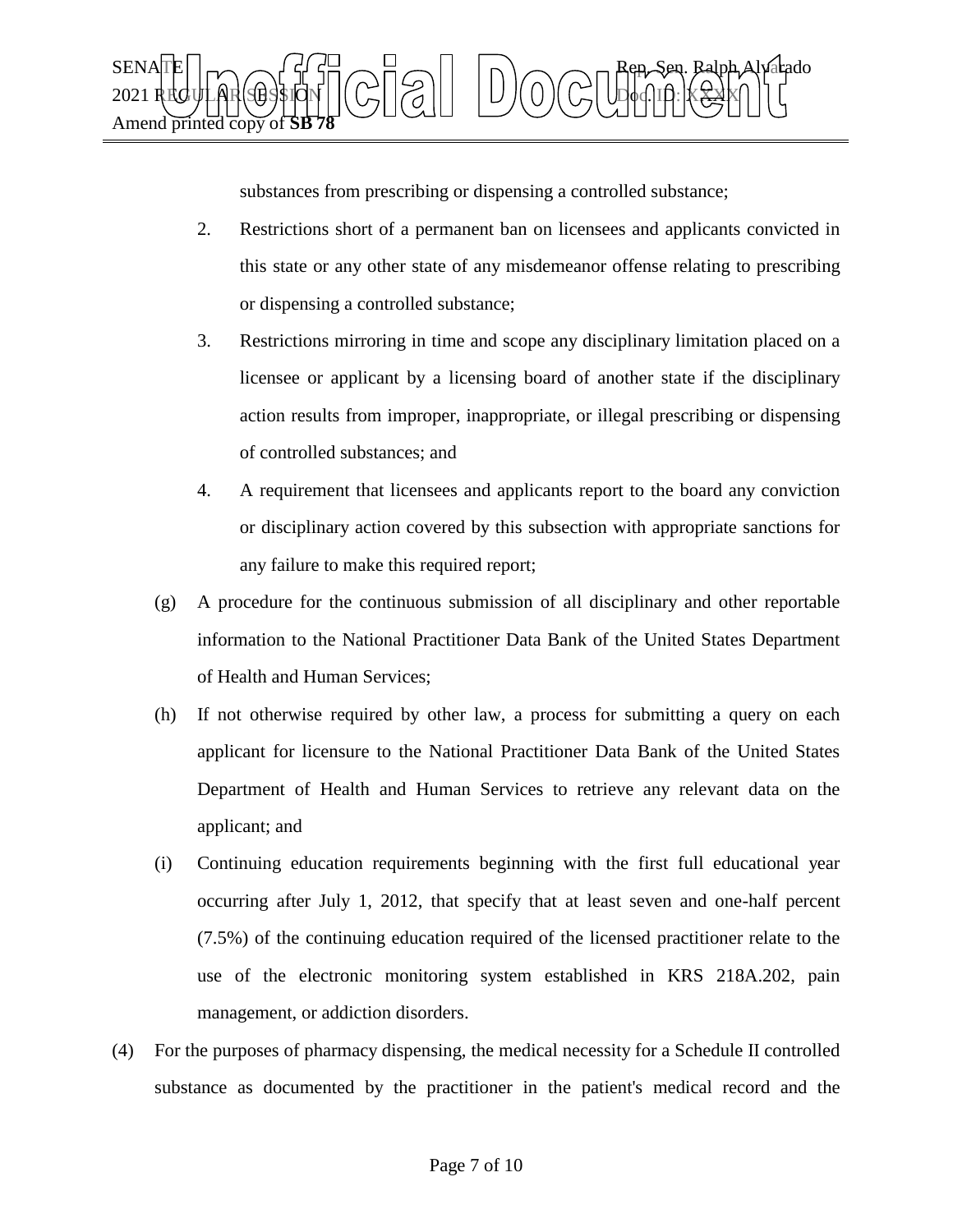

prescription for more than a three (3) day supply of that controlled substance are presumed to be valid.

- (5) A state licensing board shall *consult with a licensed physician and* employ or obtain the services of a specialist in *prescribing controlled substances*[the treatment of pain and a specialist in drug addiction] to evaluate information received regarding a licensee's prescribing or dispensing practices related to controlled substances [if the board or its staff does not possess such expertise, lto ascertain if the licensee under investigation is engaging in improper, inappropriate, or illegal practices.
- (6) Any statute to the contrary notwithstanding, no state licensing board shall require that a grievance or complaint against a licensee relating to controlled substances be sworn to or notarized, but the grievance or complaint shall identify the name and address of the grievant or complainant, unless the board by administrative regulation authorizes the filing of anonymous complaints. Any such authorizing administrative regulation shall require that an anonymous complaint or grievance be accompanied by sufficient corroborating evidence as would allow the board to believe, based upon a totality of the circumstances, that a reasonable probability exists that the complaint or grievance is meritorious.
- (7) Every state licensing board shall cooperate to the maximum extent permitted by law with all state, local, and federal law enforcement agencies, and all professional licensing boards and agencies, state and federal, in the United States or its territories in the coordination of actions to deter the improper, inappropriate, or illegal prescribing or dispensing of a controlled substance.
- (8) Each state licensing board shall require a fingerprint-supported criminal record check by the Department of Kentucky State Police and the Federal Bureau of Investigation of any applicant for initial licensure to practice any profession authorized to prescribe or dispense controlled substances.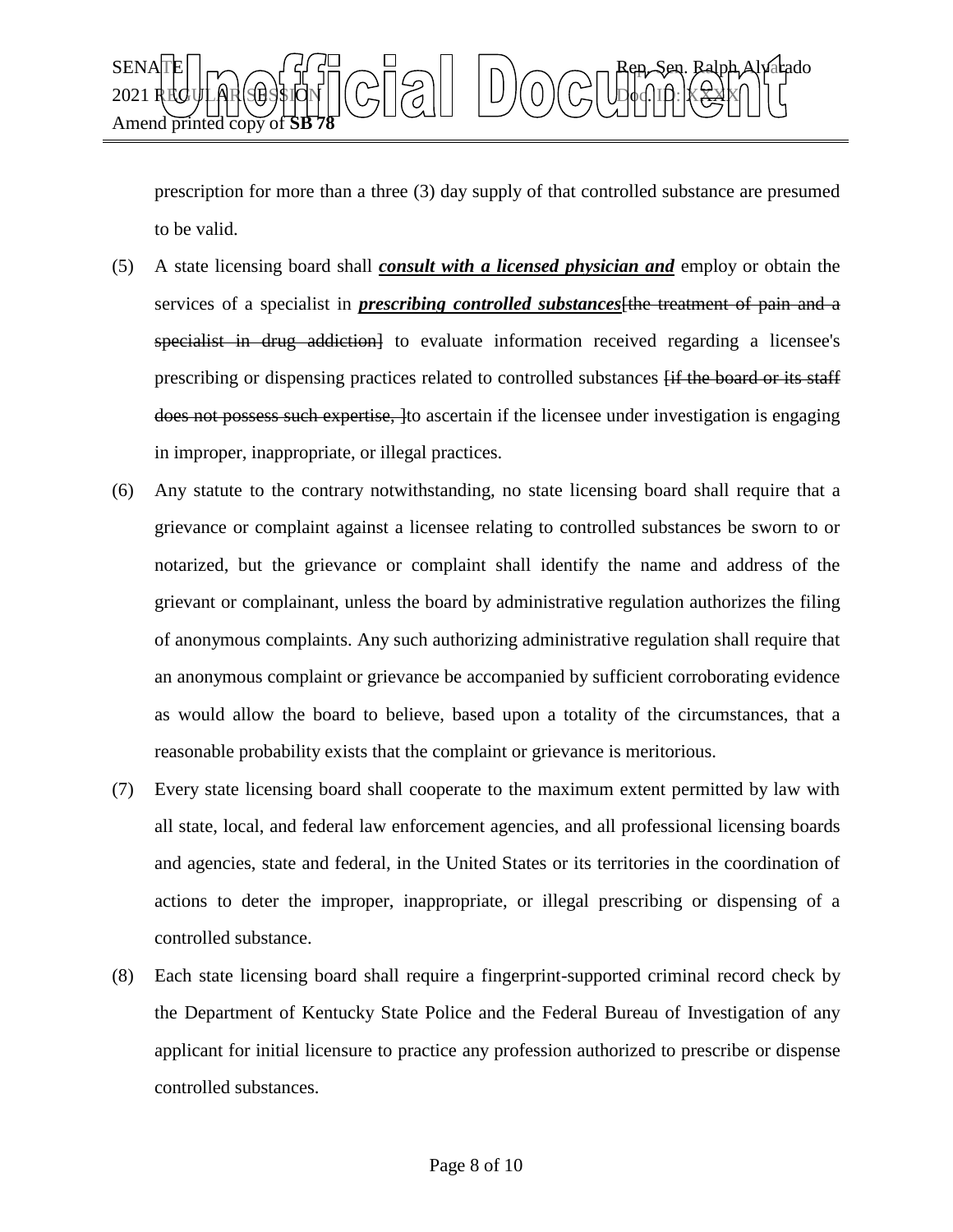

- *(9) Every state licensing board shall promulgate administrative regulations that require the board to:*
	- *(a) Review, investigate, and enforce violations of prescribing practices;*
	- *(b) Request that the Office of Inspector General conduct a review using the electronic system for monitoring Schedules II, III, IV, and V controlled substances established under KRS 218A.202, in order to generate a broad sampling of at least fifteen (15) patient charts to be reviewed when a prescribing case is referred to the licensing board by a source other than Office of Inspector General, Cabinet for Health and Family Services;*
	- *(c) Employ investigators with law enforcement or drug task force backgrounds for any prescribing investigation;*
	- *(d) Require a review of a prescriber be performed by physicians practicing within or similar to the prescriber's self-defined or practice-defined specialty;*
	- *(e) Form specific or separate disciplinary panels made up of clinicians who are authorized to prescribe controlled substances to review cases involving controlled substances;*
	- *(f) Focus reviews of prescribers on whether the prescriber's clinical judgment and reasoning supported the necessity for the prescription, for that treatment purpose, at that strength, and for that period of time; and*
	- *(g) Require each reviewer of a prescriber to submit his or her opinion on whether the prescribing practices of a prescriber increase the risk for dependence, abuse, or diversion, or present a harm to patients or the public. If the opinion is affirmative, the board shall take immediate action to restrict the prescriber's prescribing authority.*
- *(10) Nothing in this section shall prohibit an employer from instituting or implementing*